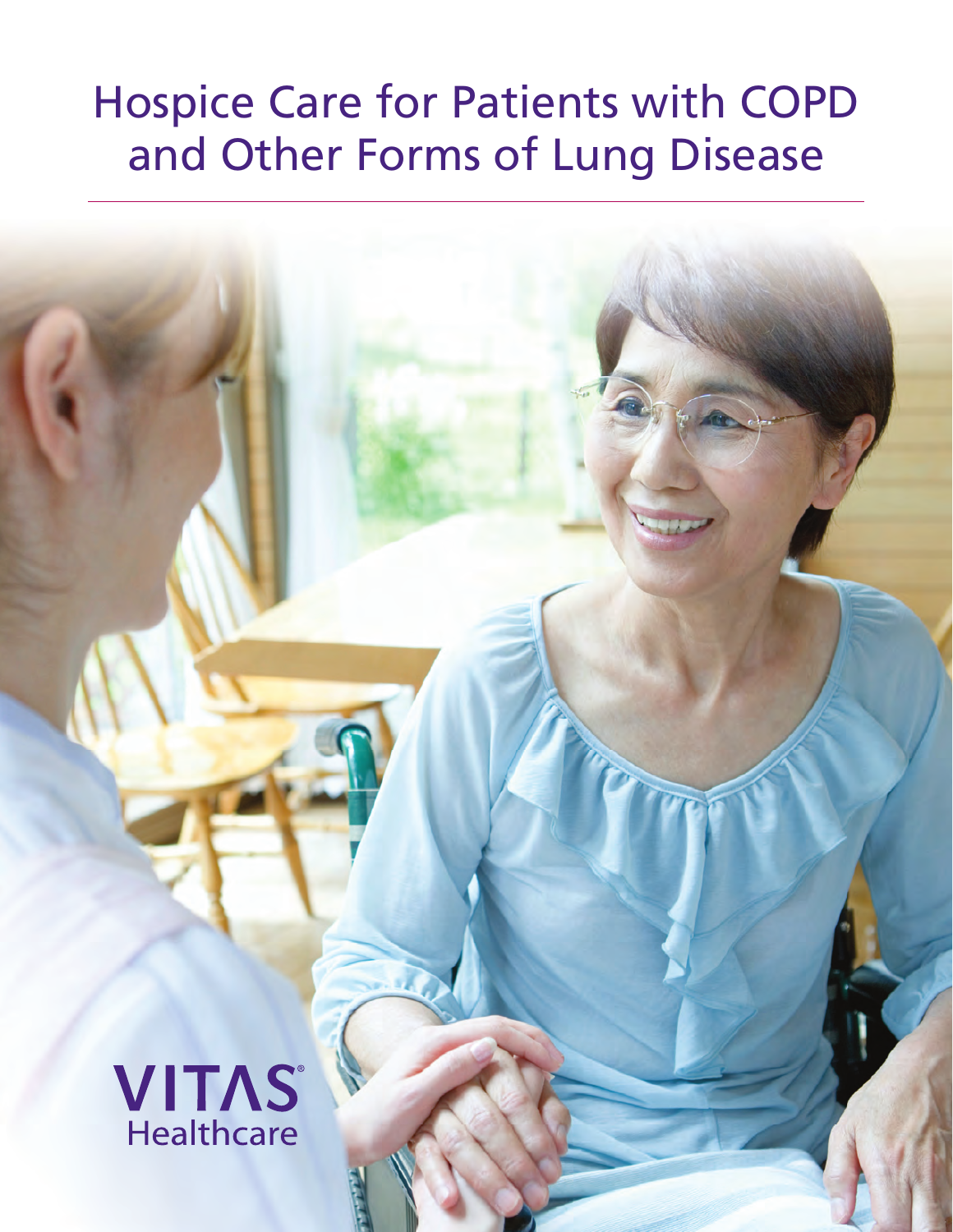### When is the right time to ask about hospice?

People with lung disease who are considering hospice typically have one primary concern: "What happens if I can't breathe? I've always gone to the hospital before. Who will be there to help me?" The VITAS team will develop an individual respiratory plan that outlines specific interventions for respiratory distress. This plan of action will get severe symptoms back under control, in the home. This "pre-emergency" plan gives patients and their loved ones a greater sense of control and security.

Hospice is designed to help during the last six months of life. Physicians use clinical guidelines to determine eligibility. But patients should be both physically and psychologically ready for hospice. VITAS assists patients who:

- Have made repeated trips to the emergency room (one or more times each quarter) due to infection or episodes of respiratory failure
- Have progressed to the point where they spend most of their days at home
- Have endured repeated hospitalization (one or more times each quarter) and no longer wish to be hospitalized
- No longer wish to be intubated

VITAS counsels patients and their families about their goals and alternative ways to manage symptoms to prevent unwanted hospitalization and intubation.



#### Types of lung disease

Chronic obstructive pulmonary disease (COPD) is an umbrella term for the most common types of non-cancerous respiratory illnesses: chronic bronchitis and emphysema. There are other non-cancerous lung diseases that can be life limiting, including:

- Chronic asthma
- **Bronchiectasis**
- Pulmonary fibrosis
- Cystic fibrosis
- End-stage tuberculosis

## Hospice for COPD and other forms of lung disease

Dyspnea (shortness of breath) and the anxiety it causes are distressing symptoms of lung disease. These can be treated using a combination of clinical therapies and the individual, 24-hour support that hospice offers. The VITAS plan of care also includes:

- Comprehensive evaluation by an interdisciplinary team
- Pre-emergency plan consistent with patient's needs and goals
- Pharmacologic and non-pharmacologic interventions to reduce episodes of respiratory distress
- 24-hour response upon onset of respiratory distress

All hospice organizations are reimbursed in the same way, so they do not compete on cost. It is the quality of service and spectrum of choices that differentiate one hospice from another.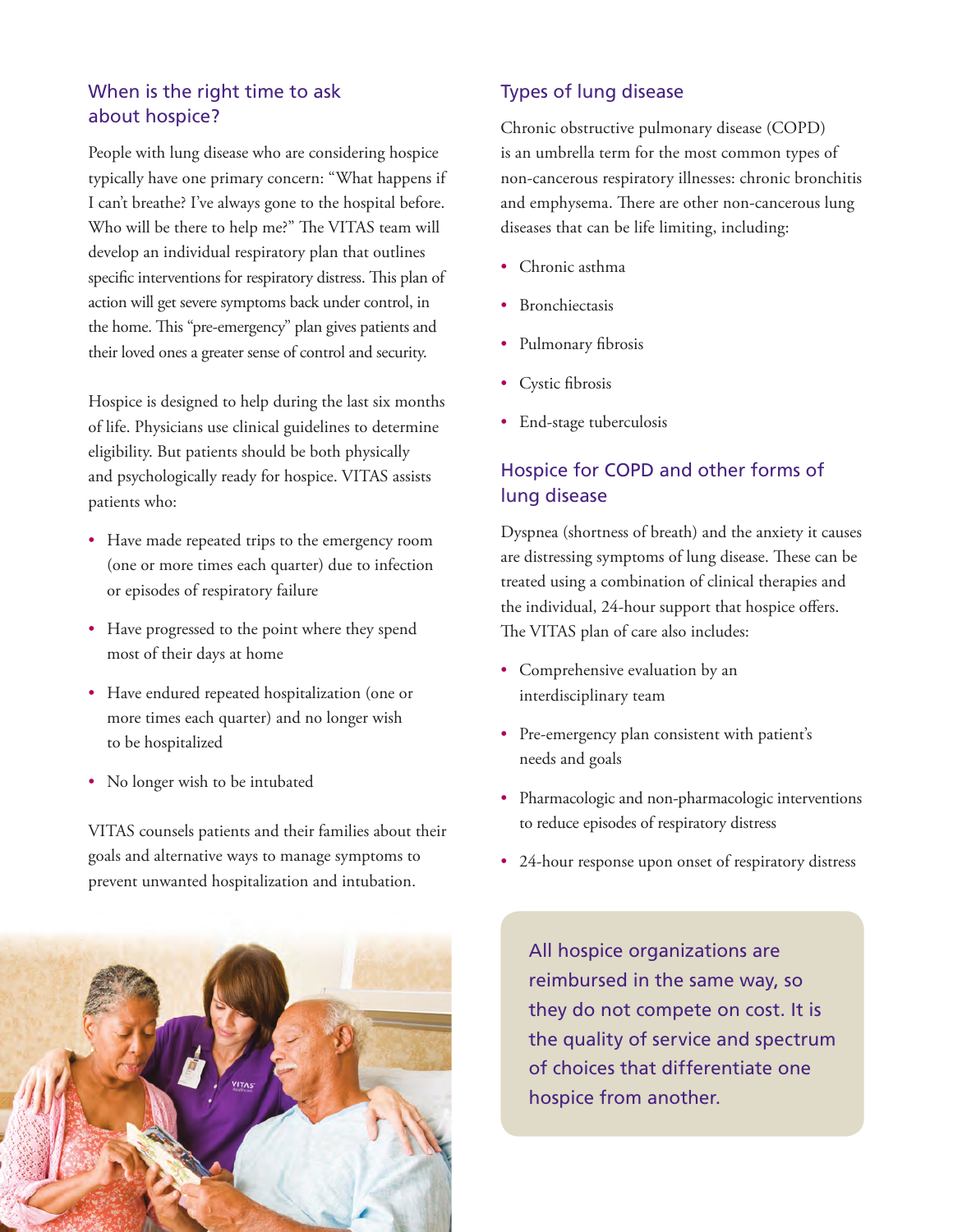VITAS does much more than manage the physical condition. We offer patients and families greater options and resources to address the enormous need that can accompany a terminal illness. Only hospice can implement a plan of care that provides:

- Emotional and spiritual support
- Medications, medical supplies and equipment related to the diagnosis
- Training so loved ones can assist in caring for the patient
- Grief support for surviving loved ones

#### Levels of hospice care

A pioneer in the field of end-of-life care, VITAS is proud to offer unsurpassed service across all four levels of hospice care:

- **Routine Home Care**—available wherever the patient calls home (residence, nursing home, assisted living community)
- **Intensive Comfort Care®** (continuous care) medical management in the home for up to 24 hours per day when medically appropriate
- **Inpatient Care**—when medical needs cannot be managed at home
- **Respite Care**—allows the patient a brief inpatient admission to provide caregivers a "respite"

#### Who pays for VITAS services?

VITAS accepts Medicare, Medicaid/Medi-Cal, private insurance and other forms of reimbursement for its hospice services.

VITAS Healthcare can help. Call us at 800.723.3233 or visit VITAS.com



#### Your VITAS care team

Because patients who have end-stage COPD have a broad range of needs, their care is coordinated by a highly trained interdisciplinary team:

- **Physician** who works with the patient's primary care physician in controlling pain and symptoms
- **Registered nurse** who is skilled in assessing and managing pain
- **Social worker** who provides emotional support and helps with financial issues and planning
- **Hospice aide** who can help with personal care and hygiene, light housekeeping, light laundry and occasional shopping
- **Chaplain** who works with the patient's own clergy and offers spiritual support
- Community volunteer trained by VITAS to offer time and companionship
- Bereavement specialist who offers grief and loss support and helps with memorial services and other care for loved ones